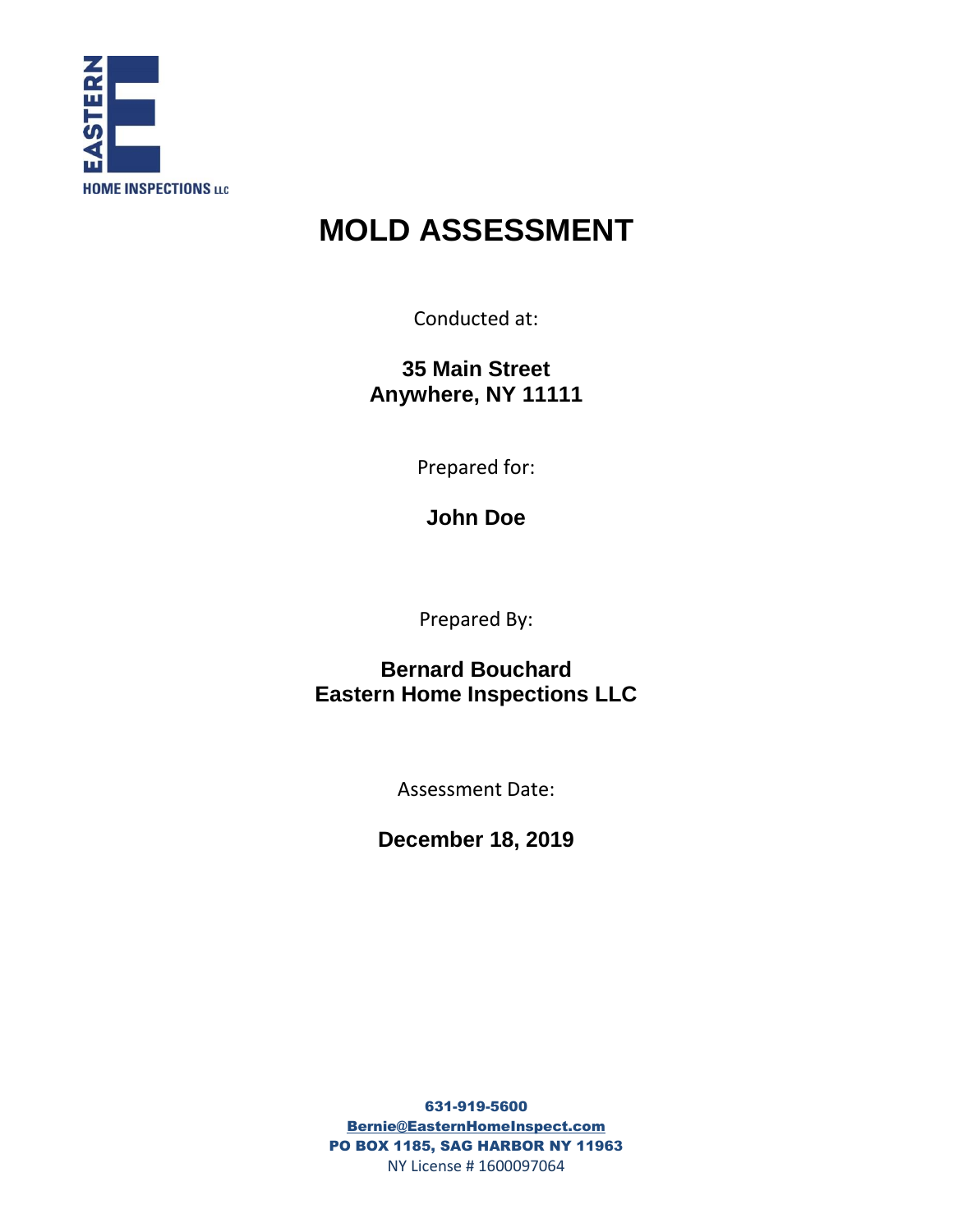### **Via Email: January 2, 2020 Jdoe@ssjjk.con**

Mr. John Doe

RE: Mold Assessment for

35 Main Street, Anywhere NY11111

Enclosed is documentation pertaining to the Mold Assessment conducted by *Eastern Home Inspections LLC* on December 18, 2019. This report is being submitted in compliance with Article 32 of the labor Law of the State of New York as amended by Chapter 551 of the Laws of 2014 Sub section 4759 licensing of mold inspection, assessment and remediation specialists and minimum work standards. This documentation contains the following:

#### Executive Summary

Explanation of Procedures used by *Eastern Home Inspections LLC* and background information on Mold

Inspection Results - Inspection Observations and Lab Report

- Remediation Plan Overview
- Remediation Plan Details
- Photo of findings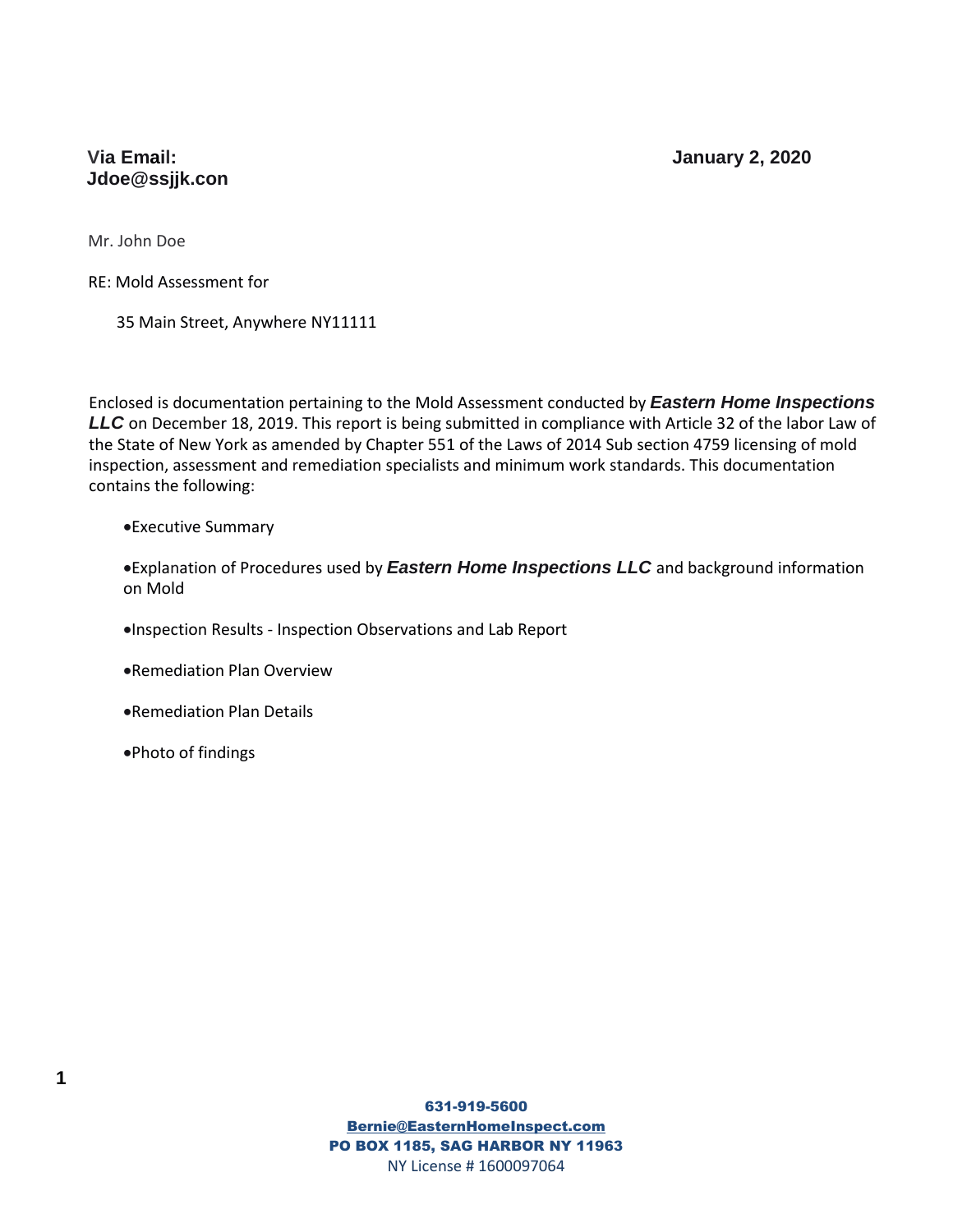# *Executive Summary*

On 12/18/19, an assessment was performed to evaluate current indoor air quality and visual observations were made to evaluate possible microbial contamination at 35 Main Street, Anywhere NY. Mold Assessment is a process performed by an indoor environmental professional that includes the evaluation of data obtained from a specific location or building. Through occupant interviews and visual inspections, an initial hypothesis is formulated about the origin, identity, location and extent of amplification of mold contamination. When necessary, as was in this case, a sampling plan is developed and samples are collected and sent to a qualified laboratory for analysis. The data is interpreted by the indoor environmental professional, who may then develop a remediation plan.

The results of this Mold Assessment indicate that mold is present (see attached Lab Report document for detailed description) and Remediation is necessary (Detailed Remediation Plan appears on pages 6-8).

## *Explanation of Procedures and Information on Mold - how it develops and is evaluated*

Eastern Home Inspections LLC has performed indoor air testing for airborne microbial contamination, noted moisture levels for building materials using direct-read, real-time monitoring equipment and visual observations of building areas as part of this inspection.

The inspection and testing were performed in accordance with generally accepted standards of mold inspections as outlined in Article 32 of the New York State Labor Law. The sampling analysis also follows analytical methods recommended by the American Industrial Hygiene Association (AIHA) and the American Conference of Governmental Industrial Hygienists (ACGIH).

#### *Direct Read Instrumentation*

Moisture content was determined by using the FLIR Instruments Direct Moisture Meter, Model# MR60. Indoor 1st floor bath relative humidity was 42% at 63 degrees Fahrenheit. Outdoor relative humidity was 65% at 38 degrees Fahrenheit.

#### *Microbial Airborne Contamination*

Air samples are collected to determine indoor air quality relating to microbial contamination using an Air-O-Cell™ spore trap. The samples were collected for a 5 minute period with a calibrated flow rate of 15 liters per minute. The Air-O-Cell™ spore trap is a sampling device designed for the rapid collection and quantitative analysis of a wide range of airborne aerosols. It collects non-viable particulate such as mold spores, pollen, insect parts, skin cell fragment, fibers (asbestos, fiberglass, cellulose, etc.) and inorganic particles.

#### *Microbial Surface Contamination*

Swab samples are collected when visible mold is present. These samples are used to determine the frequency and type of possible microbial growth present in areas with human occupancy. Such exposure to microbial contamination may affect human health and/or to cause structural decomposition. These samples are reviewed under direct microscopic examination by an independent American Industrial Hygiene Association (AIHA) member laboratory. All samples are immediately labeled upon collection and a Chain of Custody form accompanies all samples.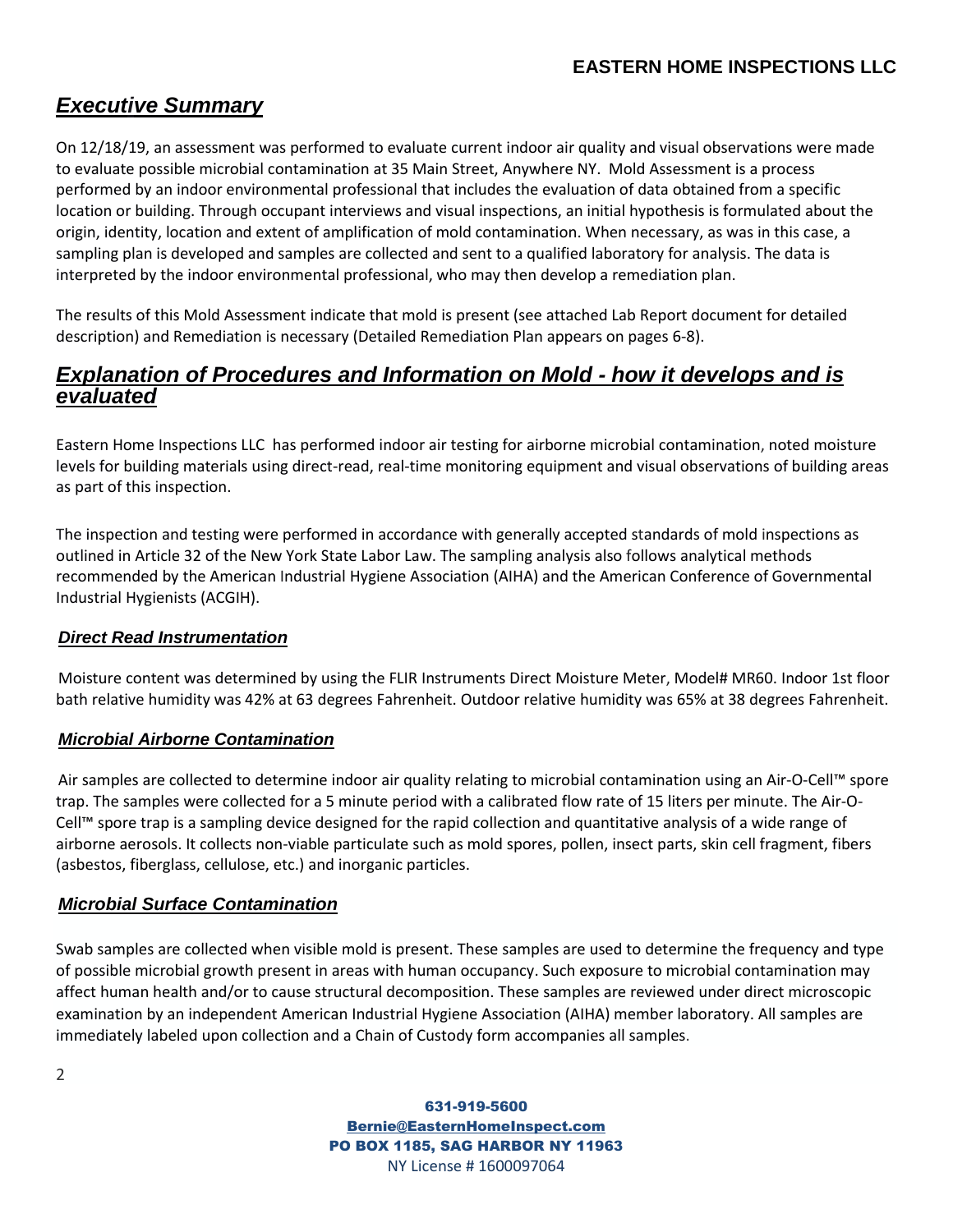## *Background Information on Mold*

Molds are mother nature's way of recycling organic compounds. Without molds the leaves that fell from the trees one hundred years ago would still be lying on the ground. While molds are ubiquitous in the environment there are times when either the levels of mold present are more than we typically compensate for, or certain types of mold should not be found in our home or work place. Since mold eats plant matter, and most of our homes are constructed using wood framing, mold can actually destroy the integrity of the home we live in or the building where we work.

- Mold needs three key elements to grow:
	- 1. Food source
	- 2. Temperature
	- 3. Water source

Mold eats organic compounds such as cellulose. Cellulose is found in paint, the paper on sheetrock, dirt, wood and clothing. Most molds grow at room temperature which is typically above 60 degrees Fahrenheit. Mold will grow if there is a water source such as water in a liquid state from a flood, leaking pipe or water infiltration, or high humidity above 60 % such as found in crawl spaces, attics or damp basements. We have no realistic way to control temperature but the use of Anti-microbial chemicals can be used to create a barrier between the food source and the mold, therefore removing or slowing the mold growth. We can control the water by altering physical conditions, i.e., by using a French Drain and we can control the humidity by the use of self-draining dehumidifiers.

The Institute of Medicine (National Academy of Sciences) 2004 report Damp Indoor Spaces and Health is considered to be the definitive epidemiological study and evaluation of peer reviewed scientific literature concerning associations between exposure to mold and other allergen/irritants related to damp/wet conditions in indoor environments and adverse health effects.

This report concluded that there is sufficient evidence of an association between exposure to mold and other allergens/irritants in damp/wet indoor spaces and the occurrence of upper respiratory tract symptoms, coughing, wheezing, asthma symptoms (in sensitized individuals with asthma), hypersensitivity pneumonitis (in susceptible persons), respiratory infections and fungus-related illnesses (in immune-compromised persons) and colonization and potential lung infection in individuals with chronic pulmonary disorders.

It should be recognized that other contaminants related to water damage and microbial growth, including bacteria, beta glucans, endotoxins and microbial Volatile Organic Compounds (VOCs) may also adversely affect indoor air quality.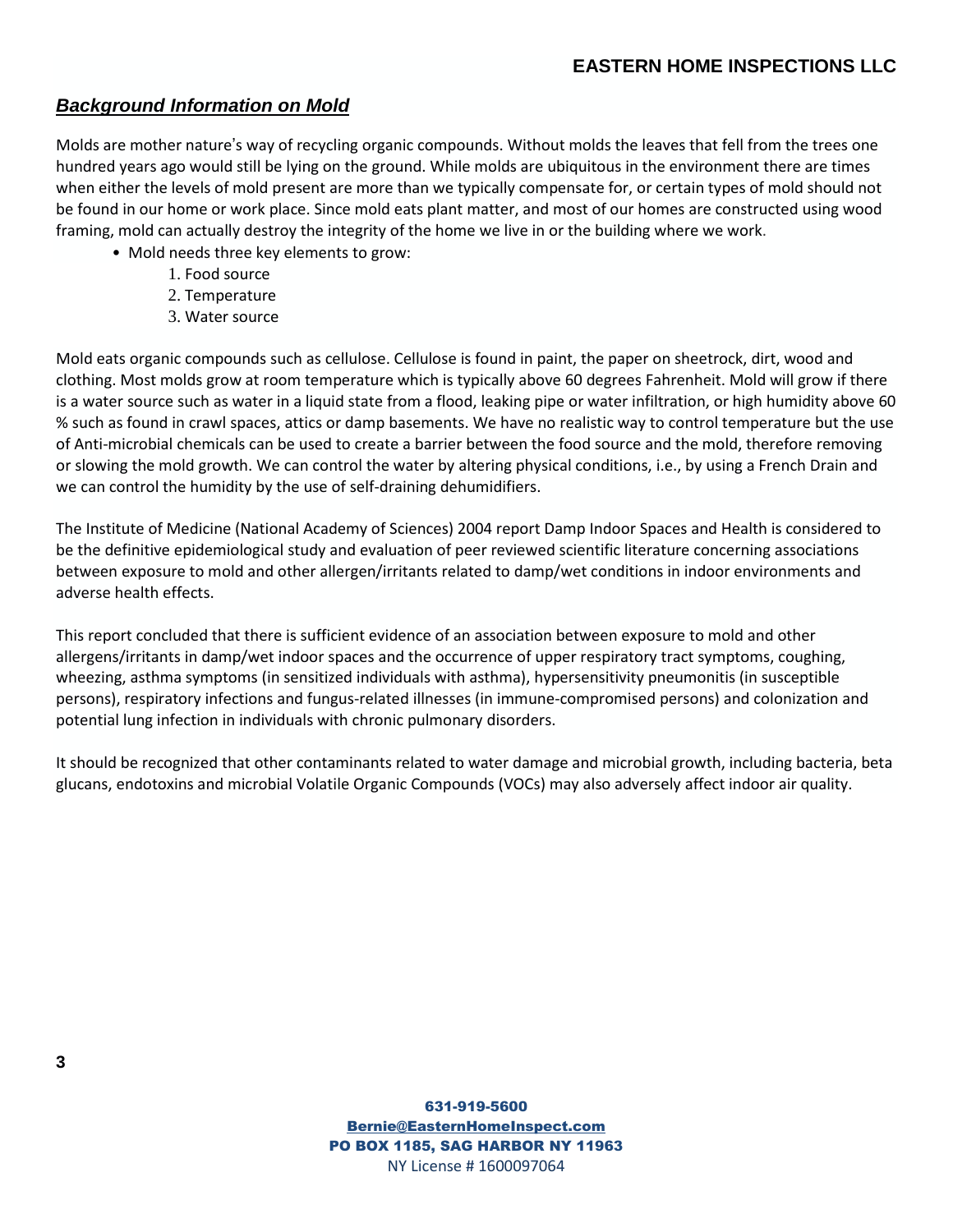## **EASTERN HOME INSPECTIONS LLC**

#### *Lab Report Interpretation*

As of this writing, no government agencies have determined the amount of mold spores a person can be exposed to before health problems occur. Since there is no Permissible Exposure Limit for mold (PEL), the lab results should be interpreted not in terms of SAFE or UNSAFE levels, but rather in terms of the associations found between the Ambient control samples (normal background levels) and the affected area sampling and the correlation between the two. Here are some instructions for reviewing the attached lab report:

**Swab sampling**: This is a direct read. See the legend at the bottom of the attached report for values.

**Air testing**: Each column has a heading at the top showing where that sample was taken. As you read down each column, you will find listed the types of mold and next to them a number, that number being the total number of spores for that mold found on the sample. Compare that number against the reading for the same mold under the heading **Ambient** control sample or outside sample.

#### **NOTE: The interior readings in the test area should never be greater than 10 times the background ambient sample or outside ambient sample.**

#### **IICRC S520 Fungal ecology condition definitions:**

**Condition 1**: Naturally occurring, Normal fungal ecology which is an indoor environment that may have settled spores, fungal fragments or traces of actual growth whose identity, location and quantity are reflective of a normal fungal ecology for a similar indoor environment that does not require remediation.

**Condition 2:** Moderate Contamination. Settled spores, an indoor environment which is primarily contaminated with settled spores that were dispersed directly or indirectly from a condition 3 area and which may have traces of actual growth.

**Condition 3:** Substantial contamination (actual Growth) An indoor environment contaminated with the presence of actual mold growth and associated spores. Actual growth includes growth that is active or dormant, visible or hidden.

## *Lab Results: See attached file with lab report.*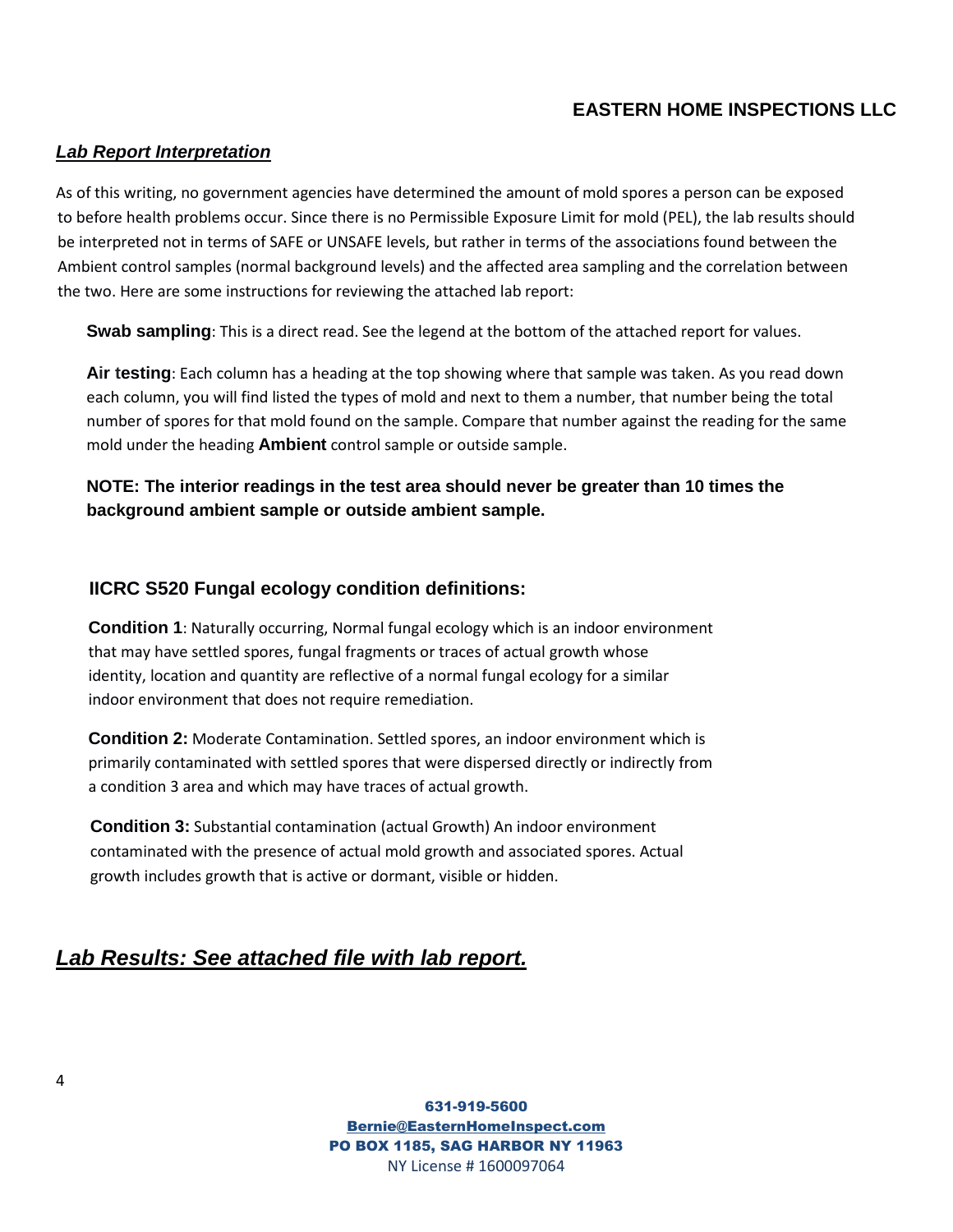## **EASTERN HOME INSPECTIONS LLC**

## *Inspection Results*

#### *Inspection Observations*

- 1. 1st Floor showed no visible signs of mold growth
- 2. There were no odors that would indicate the presence of microbial VOC (Volatile Organic Compound).
- 3. Moisture levels in all rooms were within normal levels
- 4. There were no signs of water stains observed
- 5. Thermal imaging scans showed no signs of water intrusion

6. Visible mold was observed in the  $2^{nd}$  floor Southeast bedroom closet ceiling.

7. Thermal Imaging scan of the Master Bedroom ceiling showed the possibility of moisture present. Additional testing with a FLIR Moisture Meter indicated that the moisture levels were within normal ranges.

8. A visual inspection was conducted in the attic area, where there were indications of a past water leak from the HVAC air handler that services the 2nd Floor. Indications of a broken condensation line were present, along with rusting in the air handler drip pan. Repairs appear to have been satisfactory. It appears that insulation was removed during the repair procedure but not replaced.

9. The basement showed no visible signs of mold growth. There were no odors that would indicate the presence of microbial VOC. Moisture levels in all rooms were within acceptable levels. There were no signs of water stains observed. Thermal Imaging scans showed no signs of water intrusion.

10. During the inspection, there was an odor of combustible gas. Further testing was done using a Klein Tool ET120 combustible gas leak detector which showed above normal levels. **Further investigation by a qualified HVAC contractor is recommended.**

## *Overview of Sampling Data*

#### *Microbial Airborne Activity*

5

Air samples were collected to determine indoor air quality relating to microbial contamination using an Air-O-Cell™ spore trap. The samples were collected for a 5 minute period with a calibrated flow rate of 15 liters per minute. A control, or base sample, of outside air is typically collected in the same manner as the inside air. The Air-O-Cell™ spore trap is a sampling device designed for the rapid collection and quantitative analysis of a wide range of airborne aerosols. It collects non-viable particulate such as mold spores, pollen, insect parts, skin cell fragment, fibers (asbestos, fiberglass, cellulose, etc.) and inorganic particles.

Air samples taken in the Dining Room/Kitchen area, as well as the Master Bedroom, indicated slightly elevated mold spores, as outlined in the attached report. A direct sample was taken of the visible mold in the 2nd Floor Southeast bedroom closet ceiling, which came back positive for elevated mold growth.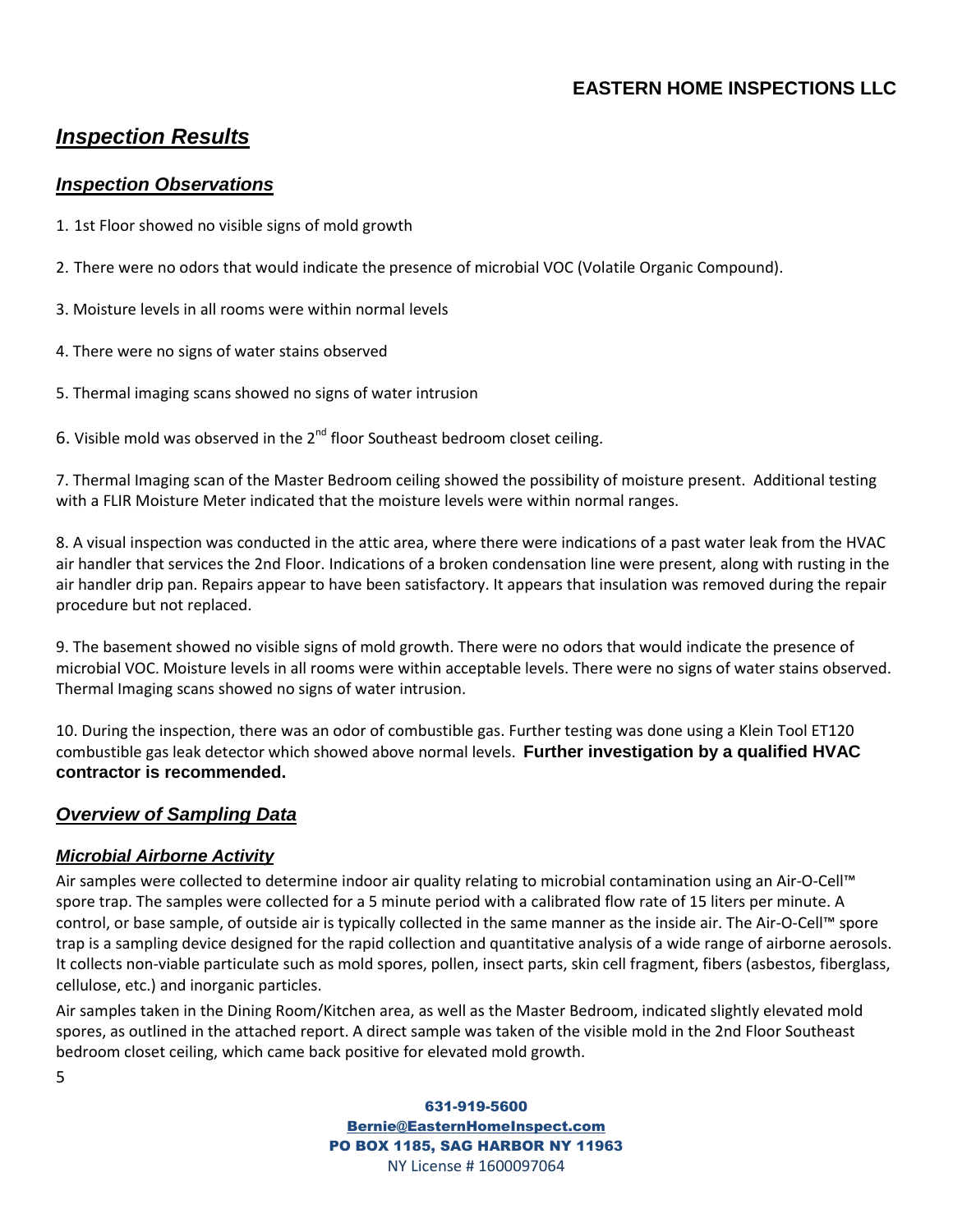#### *SUMMARY of FINDINGS*

*Based on visual inspection and results from the attached lab report, remediation is necessary as per the IICRC S520 standard and is therefore recommended.*

## *Remediation Plan Overview*

The purpose of Mold Remediation is to return a space back to a normal fungal ecology (Condition 1 above), which is an indoor environment that may have settled spores, fungal fragments or traces of actual growth whose identity, location and quantity are reflective of a normal fungal ecology for a similar indoor environment.

If the property is currently occupied, occupants must be notified in writing. The occupants should be informed about the nature of the work, work areas, and estimated cost of the work and estimated time of completion.

A copy of a valid Mold Assessment or Mold Remediation License shall be placed conspicuously at the work site along with signage displayed at all accessible entrances to remediation areas indicating that a mold remediation project is underway.

Contractor is advised that during demolition, all mold contaminated areas shall continue to be exposed until there are no signs of mold contamination for at a minimum of two feet past any damaged or contaminated areas, as per the IICRC S520 standard. Further, that if additional mold is observed on surfaces not outlined herein, that the contractor shall notify Eastern Home Inspections LLC of this additional information.

Disinfectants, biocides and antimicrobial coatings may be used only if they are registered by the United States Environmental Protection Agency for the intended use for the specific surface to which they will be applied and if the use is consistent with the manufacturers labeling instructions. If a plan specifies the use of such a product but does not specify the brand or type of product, the mold remediation contractor may select the brand or type of product to be used. The decision to use such a product must take into account the potential for occupant sensitivities and possible adverse reactions to chemicals that have the potential to be off-gassed from surfaces coated with the products.

For a remediated project to achieve clearance, a post remediation assessment will be performed by a Mold Assessment Licensee to determine whether the work area is free from visible mold and all work has been completed as outlined in the remediation plan. The post Remediation assessment shall, to the extent feasible, determine that the underlying cause of the mold has been remediated so that it is reasonably certain that the mold will not return from that remediated area. If it has been determined that the underlying cause of the mold has not been remediated, the NYS Mold Assessor must make a recommendation to the client as to the type of contractor who could remedy the source of the mold or the moisture causing the mold. Only a NYS Mold Assessor can determine if the remediation has been successful and issue a written PASSED CLEARANCE REPORT. Air monitoring will determine if the area remediated has been reduced to Condition 1 Levels, normal background levels that do not require remediation.

All Air Filtration Devices (AFDs), dehumidifiers and fans need to be shut down 24 hours following the completion of the remediation protocol prior to the post remediation clearance inspection. In addition, all windows, doors or exterior openings should be closed during this 24 hour period.

Personal protective equipment (PPE) shall be provided for the abatement worker by the remediation contractor. Minimum PPE for this project shall be a respirator N-95 or P-100 that have been properly fit to each individual in accordance with the OSHA Respiratory protection standard (29CFR 1910.134) as well as disposable coveralls that cover head and feet, work gloves over disposable gloves and any other safety equipment required by OSHA.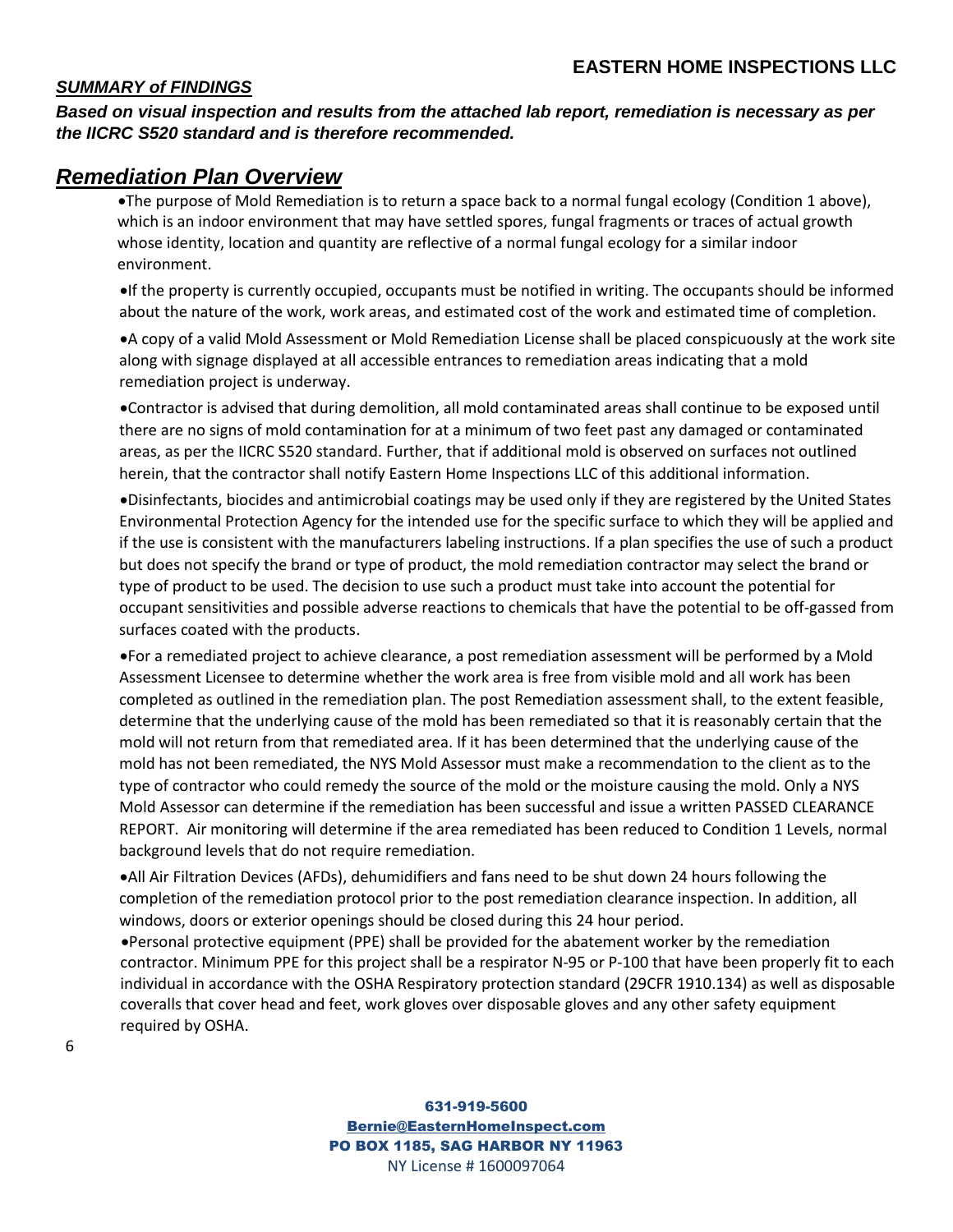Mold damaged building materials must be bagged in 6-mill or greater thickness bags. If the bagged waste is to be passed through an uncontaminated part of the building or home, the exterior of the bag shall be HEPA vacuumed and it shall be placed in a second bag, which subsequently shall be sealed and HEPA vacuumed prior to being moved through the uncontaminated part of the building or home. It is advisable to place double bagged waste in a sealed container before moving it through the uncontaminated areas. The remediation contractor is responsible for the safe disposal of mold and other construction debris.

The contractor and homeowner are responsible to insure that all State and Federal regulations are followed with regard to asbestos containing materials encountered in this project

The contractor and the homeowner are responsible to insure that all State and Federal regulations are followed with regard to lead based paint encountered in this project.

# *Remediation Plan Details for 35 Main Street, Anywhere NY*

- The mold issue was discovered during an assessment requested by John Doe.
- The possible cause of the mold growth in the 2<sup>nd</sup> Floor Southeast bedroom closet was most likely due to a leak in the Attic HVAC system that services the 2nd Floor. All indications are that the necessary repairs to the HVAC system have been made.
- **•** Remediation will be required in the 2<sup>nd</sup> floor Southeast bedroom closet to restore the closet area to a Condition 1 status.
- Remediation suggested in the kitchen and dining room to restore the area to a Condition 1 status.
- Remediation suggested in the Master Bedroom to restore the area to a Condition 1 status.
- This project should take approximately 3 days. The approximate estimated cost for the remediation of this project is \$3,200 - 4,700, which includes remediation and post-clearance assessment **(NOTE: this estimate cost does not include the rebuilding or replacement construction cost)**.
- Note that the estimated cost is subject to change based on additional discovery and other factors.

## **2 nd floor Southeast Bedroom Remediation Plan**

-Install proper containment using 6 mill plastic under negative air pressure and all critical barriers

- -Content manipulation to remove and clean all nonporous materials in the area
- -HEPA vacuum all furniture and wrap in plastic 6 mill sheathing

-Controlled demolition of all existing drywall ceiling in closet areas. Remove all existing insulation -HEPA vacuum all surfaces

- -Apply antimicrobial disinfectant to affected areas using EPA registered product
- -HEPA vacuum again all surfaces

-Encapsulate any residual mold stained materials with EPA registered antimicrobial coating, such as Fosters *40/25,* after the post inspection has been performed

-Install HEPA filtered AFD devices as needed to remove airborne mold spores for three (3) days at 8 ACH per hour. Install Dehumidifiers as necessary to reduce relative humidity

-Post remediation air sample for clearance

-Consult with a qualified HVAC contractor to ensure proper operation of 2nd Floor air handler -Install new HVAC HEPA return air filters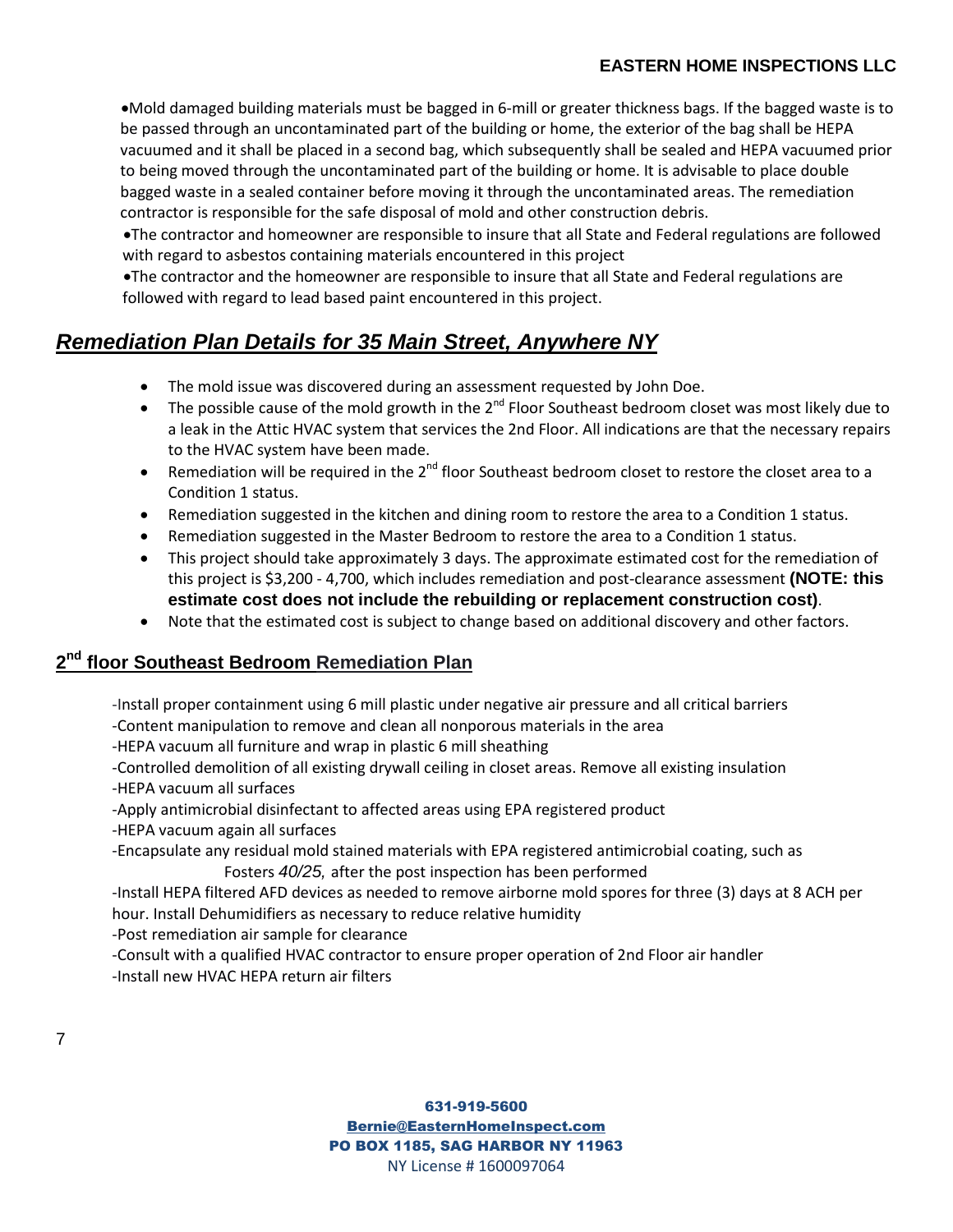## **Kitchen, Dining Room and Master Bedroom Remediation Plan**

-Professional cleaning of all fabrics, drapes, couches, chairs in these areas

-Clean all non-porous materials in areas listed

-HEPA vacuum all furniture and surfaces

-Install HEPA filtered AFD devices, as needed, to remove any airborne mold spores for 3 days, 8 ACH per hour

-Clean and sanitize all HVAC air ducts and equipment

-Install new HVAC HEPA return air filter